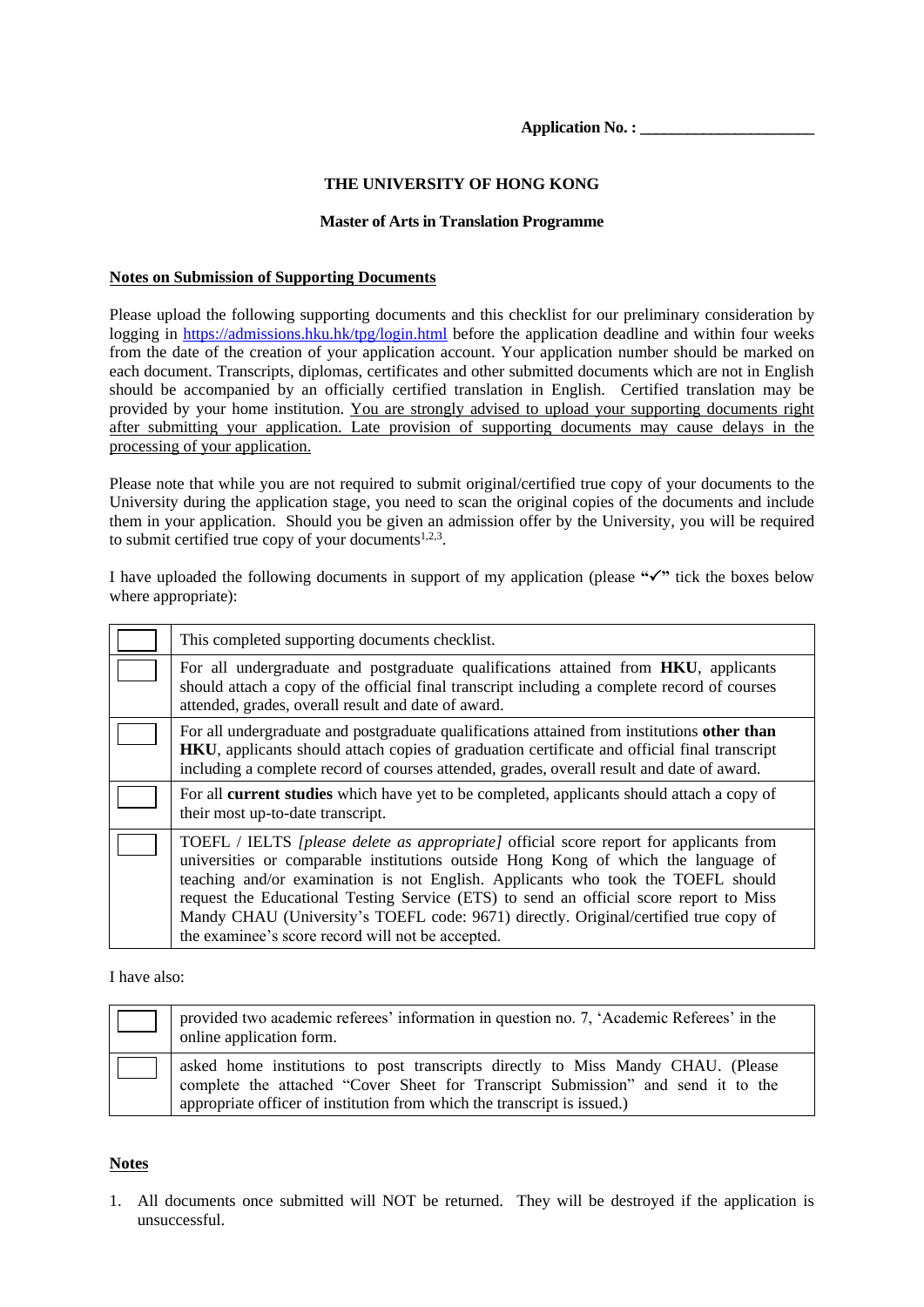- 2. For qualification obtained in China,
	- (i) Graduation Certificate (毕业证书):
		- (a) Online Verification Report of Higher Education Qualification Certificate^ 教育部学历证书 电子注册备案表 issued by CHSI (学信网) / CHESICC (全国高等学校学生信息咨询与就 业指导中心) Applicant can apply the report at <https://www.chsi.com.cn/> or <https://www.chsi.com.cn/en/> ^ Please set the validity period of the report as 6 months or the longest available.
	- (ii) Bachelor's Degree (学士学位证书):
		- (a) Verification Report or Credential Report 学位认证报告 issued by CDGDC (学位与研究生 教育发展中心) Applicant can apply the report at Chinadegrees.cn (学位网) [http://www.cdgdc.edu.cn/en/.](http://www.cdgdc.edu.cn/en/) OR
		- (b) an officially certified true copy of Bachelor's Degree (学士学位证书)
	- (iii) an official transcript in Chinese accompanied by certified translation in English by the issuing institution are required.
- 3. Certified true copy of academic document can be arranged by (i) a notary public (e.g. a Commissioner for Oaths at a District Office in Hong Kong); or (ii) your home institution if you are an overseas applicant.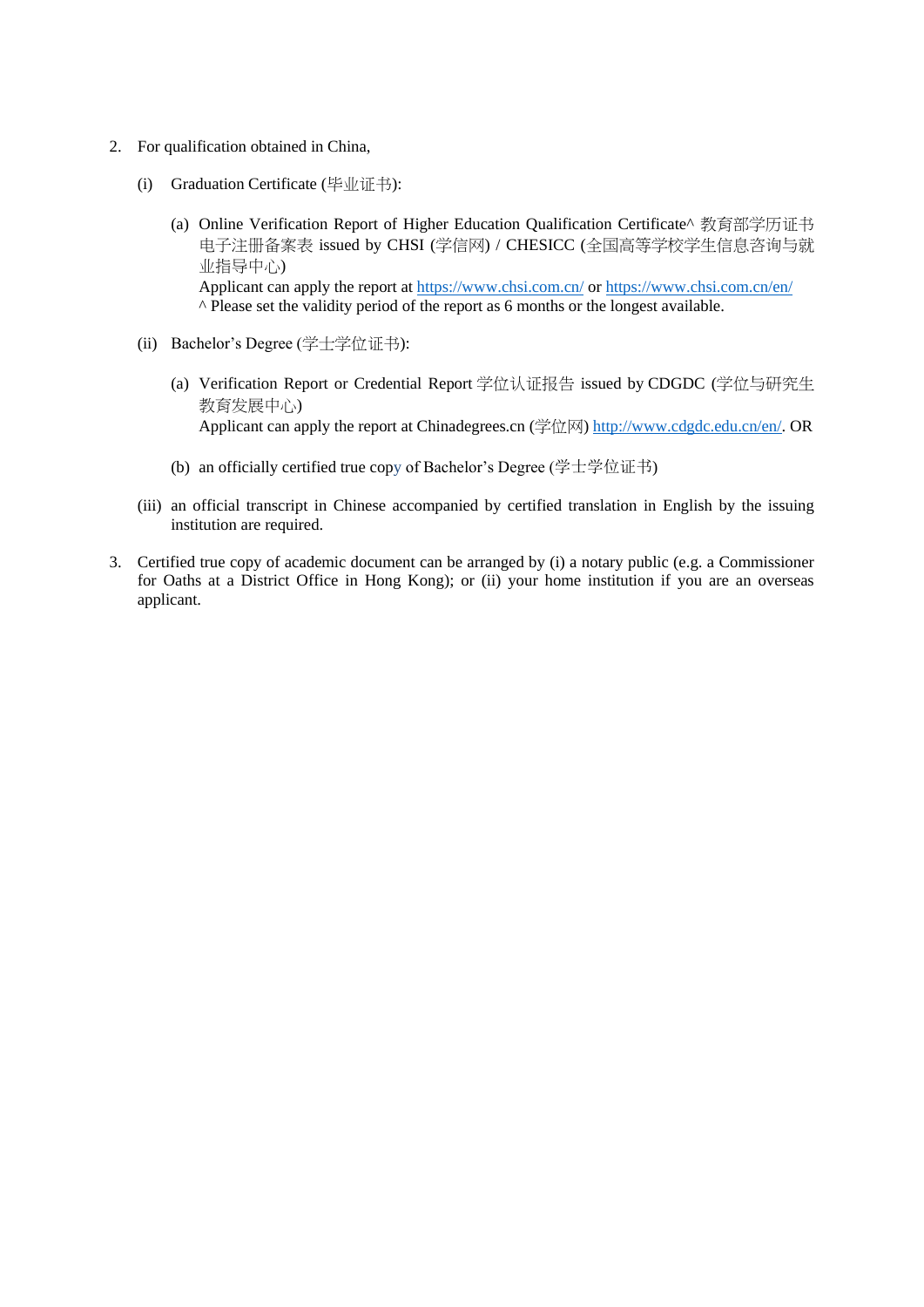### **THE UNIVERSITY OF HONG KONG** FACULTY OF ARTS

### **Master of Arts in Translation Programme**

### **Guidelines for Application for Advanced Standing**

Advanced Standing may be granted to candidates in the field of Translation in recognition of studies completed successfully before admission to the curriculum. Candidates who are awarded Advanced Standing will not be granted any further credit transfer for those studies for which Advanced Standing has been granted. The amount of credits to be granted for Advanced Standing shall be determined by the Board of the Faculty, in accordance with the following conditions:

- 1. A candidate may be granted a total of not more than 20% of the total credits normally required under a curriculum for Advanced Standing unless otherwise approved by the Senate.
- 2. An application for Advanced Standing will only be considered if the previous studies were done within 5 years before admission to the curriculum.
- 3. Advanced Standing will not be granted for elective course and capstone experience.
- 4. Credits granted for Advanced Standing shall not normally be included in the calculation of the GPA unless permitted by the Board of the Faculty but will be recorded on the transcript of the candidate.
- 5. There is no reduction in composition fees.
- 6. Application in writing shall be made at the same time of application for admission to the M.A. in Translation and should be accompanied by a copy of the academic transcript to support the application.
- 7. The Programme Chairperson for the Committee of the M.A. in Translation will consider each application in consultation with the teacher(s) for the course concerned and make a recommendation to the Higher Arts Degrees Committee and the Board of the Faculty of Arts for final approval by September 13, 2022.